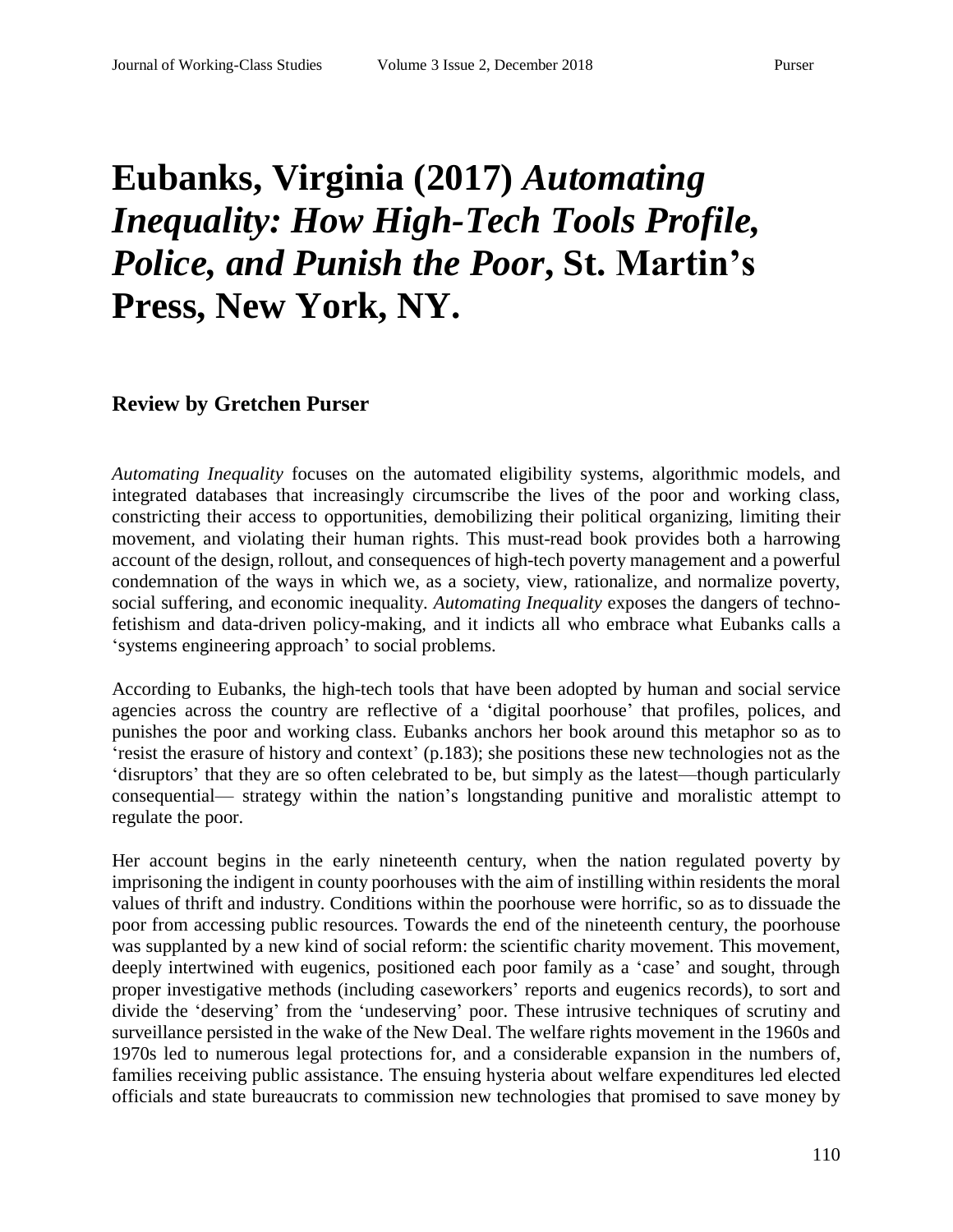distributing aid more 'efficiently.' Whereas most scholars and commentators attribute the decimation of welfare to Clinton's 1996 Personal Responsibility and Work Opportunity Reconciliation Act, Eubanks argues that the winnowing of the rolls—and reversal of the gains of the welfare rights movement—began even earlier (in the 1970s), with the imposition of high-tech tools used to determine eligibility, minimize fraud, and monitor compliance.

The book is centered around three stories, all told predominantly from the point of view of the poor and working-class people targeted by, and entrapped within, the digital poorhouse. The first is a gut-wrenching story about the attempt to automate eligibility processes for the state of Indiana's welfare system. In 2006, the Republican Governor, Mitch Daniels, set out to 'modernize' the state's 'irretrievably broken, wasteful, fraudulent' welfare program, signing a ten-year \$1.16 billion contract with IBM/ACS. The results of this privatization and automation experiment were devastating: millions of applications for life-saving supports like Medicaid and food stamps were denied for the infuriating, catch-all reason of 'failure to cooperate in establishing eligibility.' Although the contract with IBM was eventually cancelled and the experiment denounced as a failure—leading to a protracted lawsuit—IBM achieved exactly what the state had asked for and contractually incentivized: it found and denied 'ineligible' cases, hemorrhaging the welfare rolls. The automation system—including the hybrid system that followed—operated as a tool of 'digital diversion' (p.83), dissuading residents from applying and denying them access to the benefits for which they are eligible. By 2014 in the state of Indiana, only 8% of poor families with children were receiving cash benefits from TANF.

Eubanks next tells the story of the coordinated entry system in Los Angeles, a digital registry for the homeless. The coordinated entry system 'collects, stores, and shares some astonishingly intimate information about unhoused people. It catalogs, classifies, and ranks their traumas, coping mechanisms, feelings, and fears' (p.85). Influenced by the service philosophies of prioritization and housing first, the coordinated entry program, launched in 2013, utilizes an assessment tool called the VI-SPDAT (Vulnerability Index-Service Prioritization Decision Assistance Tool). To access any homeless service, clients must take the survey, administered by outreach workers or service providers, and be entered into the registry. Their information is entered into the federallymandated HMIS (Homeless Management Information System) and a ranking algorithm tallies up a score from 1 to 17 to assess their level of risk and need for housing. Despite all the fanfare surrounding the system, no amount of data will solve the housing crisis; most of LA's unhoused will never be connected with housing. And yet their data is collected and stored with little protection from the hands of the police, rendering them more visible and trackable. Coordinated entry, Eubanks writes, 'is a surveillance system for sorting and criminalizing the poor' (p.121). So, too, is it a 'machine for producing rationalization, for helping us convince ourselves that only the most deserving people are getting help' (p.123).

The third story is set in Allegheny County, Pennsylvania which adopted a risk model (the Allegheny Family Screening Tool) to algorithmically predict which children are at greatest risk for abuse or neglect. The algorithm was promoted as a way to eliminate human bias and achieve evidence-based objectivity. But, as Eubanks painstakingly points out, the algorithm is but a reflection of human bias. Let me highlight two of its most egregious features. First, it treats call referral as a proxy for abuse and neglect. This is particularly problematic because racial disparity in child welfare services is fueled by referral bias, as opposed to screening bias. Second, the